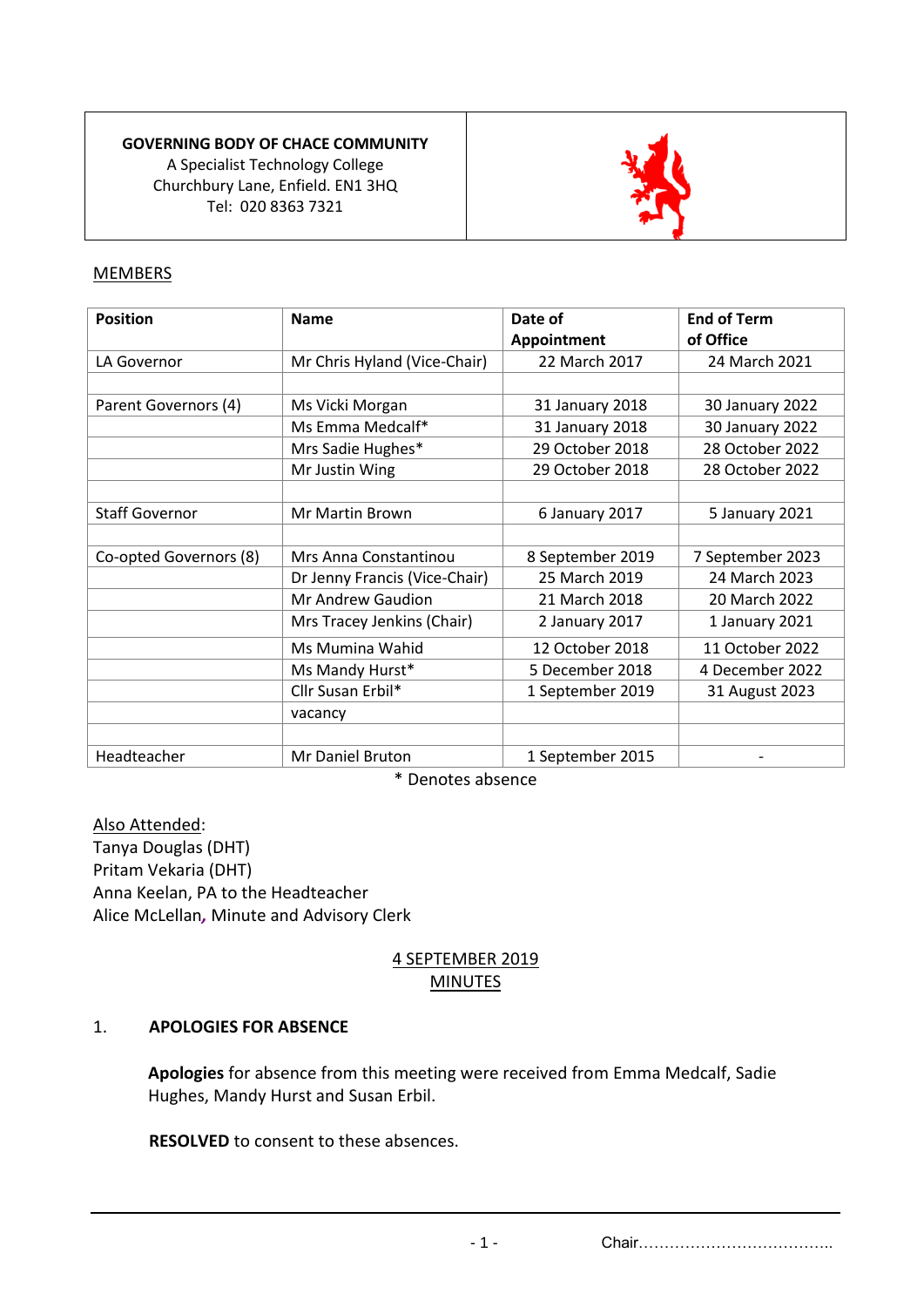# 2. **DECLARATION OF INTEREST, PECUNIARY OR OTHERWISE IN RESPECT OF ITEMS ON THE AGENDA**

Governors were given the opportunity to declare any prejudicial interest they might have in respect of items on the agenda. No declarations were made.

#### 3. **ELECTION OF CHAIR AND VICE-CHAIR**

#### (a) Term of Office

**RESOLVED** that the Chair and Vice-Chair have a term of office of two years.

#### (b) Election of Chair

**RESOLVED** that Tracey Jenkins be elected Chair of the Governing Body.

#### (c) Election of Vice-Chair

**RESOLVED** that Chris Hyland and Jenny Francis be elected joint Vice-Chair of the Governing Body.

#### 4. **MEMBERSHIP AND CONSTITUTION**

#### (a) Co-opted Governors

**NOTED** that Anna Constantinou was reappointed for another term of office at the last meeting, starting from 8 September 2019.

## (b) **DBS Checks**

**NOTED** that the Governing Body must apply for a DBS certificate within 21 days of a Governor's appointment or election. A **QUESTION** was asked by Co-opted Governors regarding whether this was 21 calendar days or term days. The Clerk would clarify this.

#### **ACTION: CLERK**

## 5. GOVERNANCE ARRANGEMENTS

#### (a) Code of Conduct

**RECEIVED** the Governing Body's Code of Conduct and the 2018 NGA model Code of Conduct, copies of which are included in the Minute Book.

**REPORTED** that the model was adopted last year. The Chair drew Governors' attention to pages 4 and 5 and highlighted the importance of Governors visiting the

- 2 - Chair………………………………..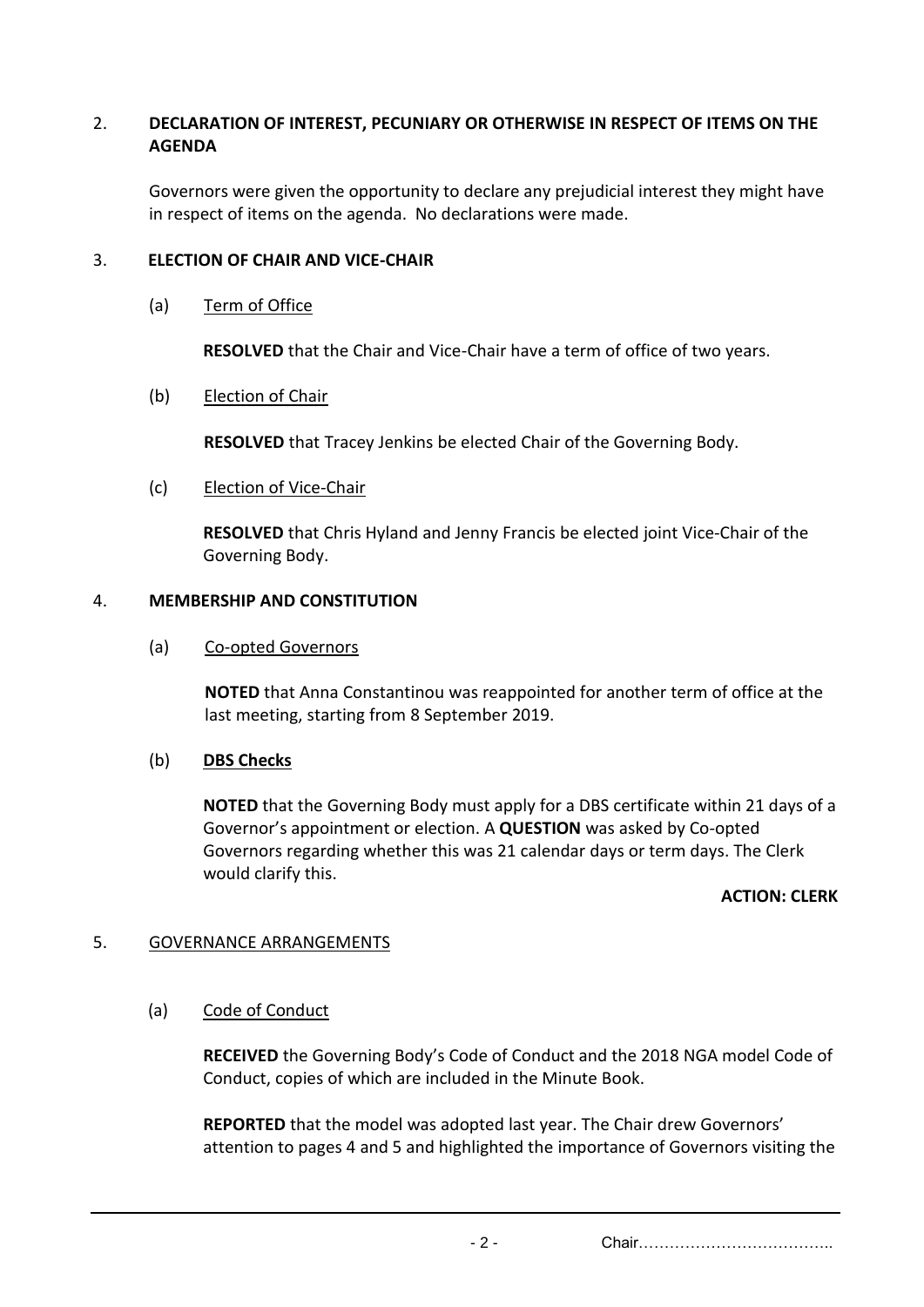School and attending meetings. Mr Vekaria, the Deputy Headteacher, reminded others of the importance of having secure privacy settings on social networks.

**RESOLVED** that the Governing Body's Code of Conduct and the 2018 NGA model Code of Conduct had already been adopted.

(b) Governance Annual Statement

**RECEIVED** the Annual Statement for 2018-19.

**REPORTED** that the Annual Statement had been updated based on Ofsted feedback and priorities by Chair of Governors Mrs Jenkins. Governors agreed the statement was an accurate reflection of the last year. Anna Keelan was thanked for her help.

**RESOLVED** that the Annual Statement for 2018-2019 was agreed.

(c) Register of Business Interests

**RECEIVED** the Register of Business Interests.

**REPORTED** that Governors were reminded that the register of business interests must be confirmed on a yearly basis and stored at the School. Additionally, it should be updated as and when changes in circumstances occur.

**RESOLVED** that Governors signed the Register of Business Interests.

(d) GovernorHub

**NOTED** that GovernorHub needed to be updated by individuals this included Training details, DBS checks and contact details.

**NOTED** that some Governors required Governor and SEND training.

In response to a **QUESTION**, DBS checks did not expire but the School usually updated them every 6 or 7 years. Governors were asked to update the Chair with any changes that might have occurred over the summer break.

## **ACTION: CLERK/GOVERNORS**

## 6. COMMITTEE COMPOSITION AND ORGANISATION

## (a) Committee Membership

The Governing Body reviewed the organisation and membership of its Committees and Panels. Mrs Jenkins would contact Governors not present at this meeting. **ACTION: CHAIR**

- 3 - Chair………………………………..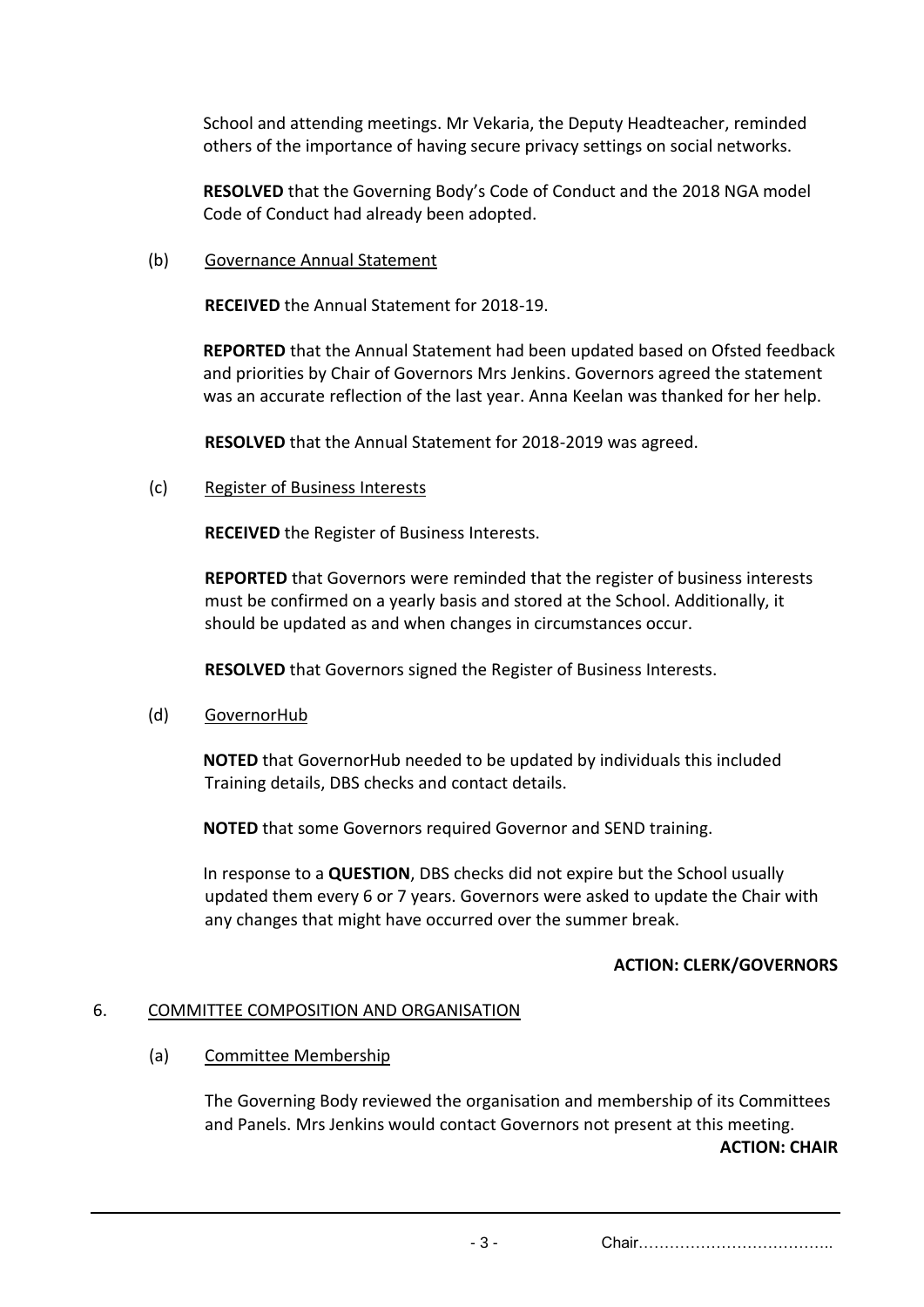**RESOLVED** that the membership of the Governing Body's various Committees are detailed in the appendix.

## (b) Annual Review of Delegated Responsibilities

**RECEIVED** the Governing Body's Organisational Arrangements Document, a copy of which is included in the Minute Book. The Document included recommended amendments to reflect recent changes in education policy and/or legislation. Governors reviewed the Document, focusing particularly on the recommended amendments.

**RESOLVED** to agree the Organisational Arrangement Document, of which the final version has been uploaded to Governorhub.

# 7. **MINUTES AND MATTERS ARISING**

The Minutes of the meeting held on 3 July 2019 were confirmed and signed by the Chair as a correct record.

**NOTED** that there were no matters arising.

## 8. **AIMS, VISION AND VALUES**

The Governing Body constantly reviewed the School's Aims, Vision and Values to ensure they continued to reflect the ethos of the School. The School had begun to move away from older branding however the same ethos and values would remain. The School aimed to deepen the values and core beliefs at the School.

## 9. **REPORT OF THE HEADTEACHER**

**RECEIVED** a presentation from the Headteacher, Daniel Bruton.

# **REPORTED** that;

(a) Standards

The School had seen an improvement in standards. There had been a larger cohort of Year 12 students that had joined the School at both GCSE and A Level in 2018 and it was thought that students had been placed on more appropriate courses. Year 7 students that had enrolled at Chace had been a delight.

## (b) Senior Leadership Team (SLT)

The Headteacher highlighted the roles of the SLT. Pritam Vekaria had been working on culture and behaviour with the aim of creating a climate and culture of success at the School. An associate member, Darren Glyde was working to develop the culture, ethos and values of the School.

- 4 - Chair………………………………..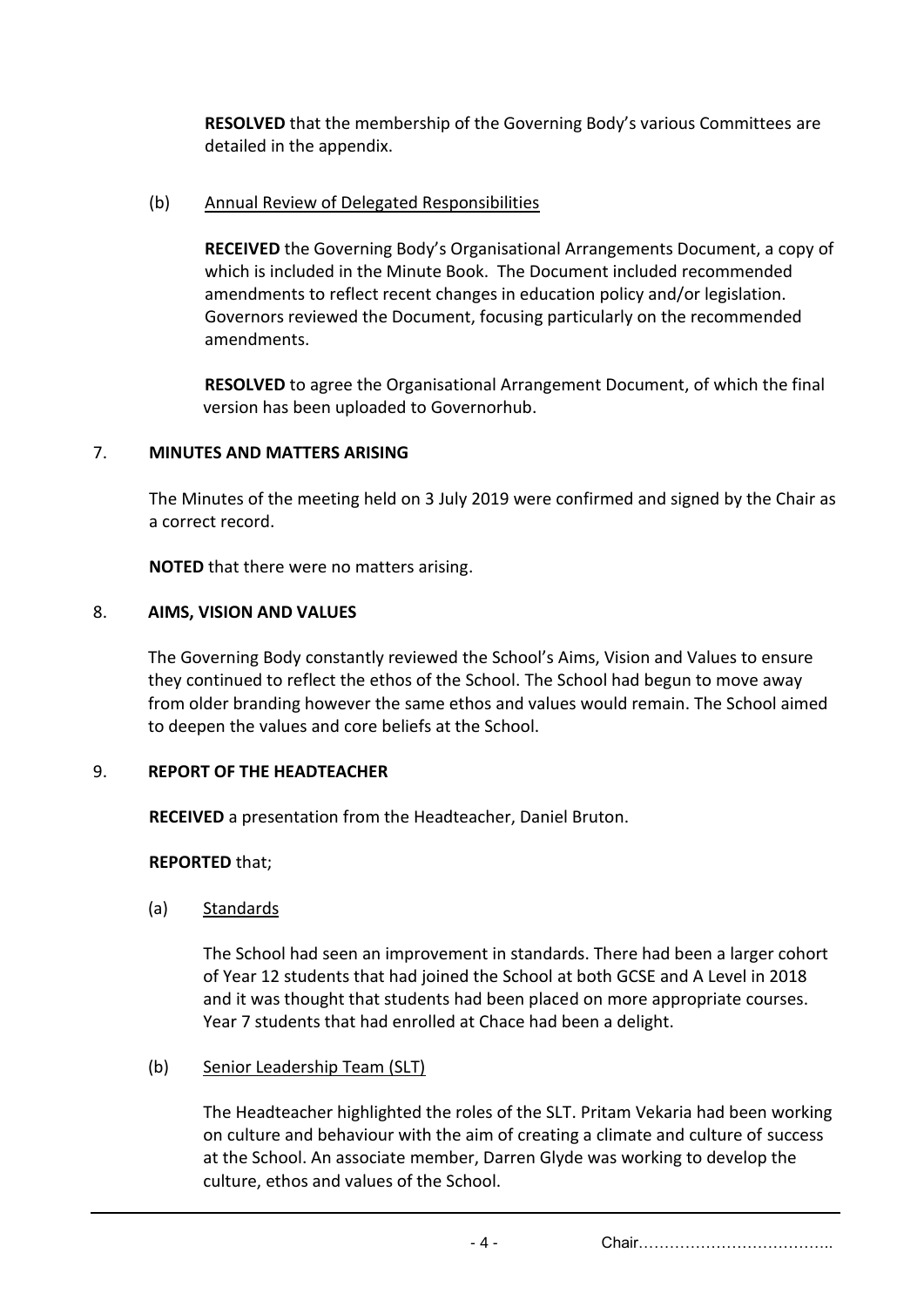# (c) Projects

Chace Community staff had taken on four new projects. The projects were; Maximising Homework, Culture and Ethos, Quality Post-16 Teaching, and Raising Attainment and Aspirations through CIAG. The School had adopted a new computer-based model providing support with careers. The Headteacher highlighted that the School must try not to take on too many new projects at once. Governors were invited to attend the Careers Fair on 20 January.

**RECEIVED** a copy of Chace Priorities.

**NOTED** that the Headteacher asked Governors to challenge the School's priorities.

A **QUESTION** was asked regarding how the school was planning to improve attendance. Penalty notices were being given earlier than previously. Phone calls were made to parents taking holidays during term time and Karen Barnham had carried out home visits to students with poor attendance. The School aimed to keep using rewards to improve attendance as well as improving teaching and school culture to improve the appeal of school.

In response to a **QUESTION**, the uniform of Year 7 students had been excellent. Student numbers had increased for Year 7 from 186 last year to 214 this year.

(d) Governors were invited to an Open Evening on 2 October. The Headteacher would contact HMI to discuss next steps once Progress 8 is known. Tracey Jenkins was proud of the work that had been done at the School and thanked the Headteacher and the whole Chace team. It was agreed that staff would be thanked in this week's bulletin.

## **ACTION: CHAIR**

## 10. **RESULTS 2019**

## **REPORTED** that;

there had been an improvement in results, however there was still a gap between girls and boys present. Boys had done well as a cohort two years ago.

- (a) GCSE
	- (i) English and Maths

Average attainment 8 was 43.77. English scored 9.64, Maths scored 8.1, EBacc scored 12.65 and other subjected scored 13.77. 36% of students scored a 5 or above in English and Maths and 57% scored 4 or above. GCSE results have shown a positive picture over three years and Chace Community now sat in the middle of Enfield Schools for attainment at GCSE.

- 5 - Chair………………………………..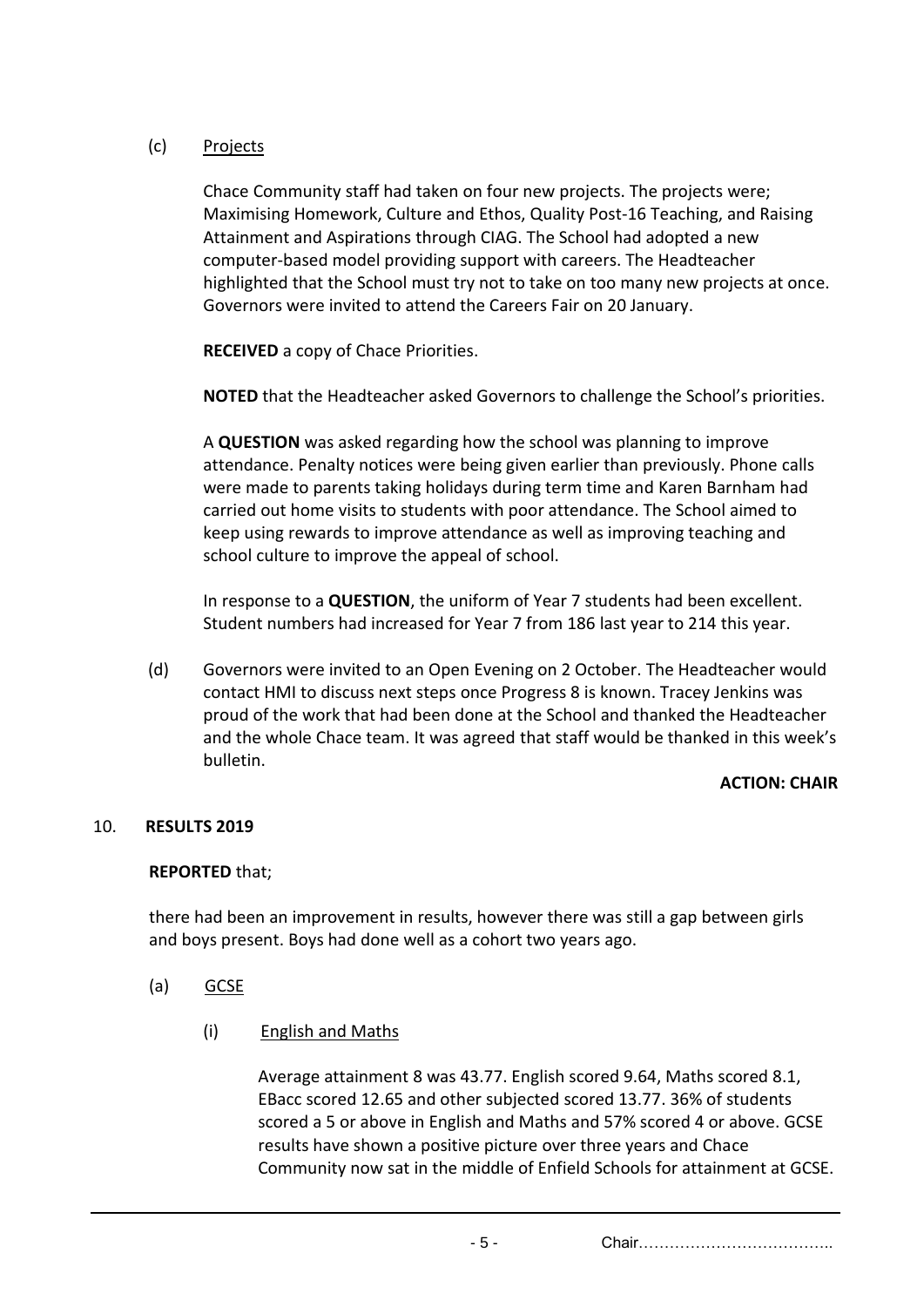English had seen a rise at the top end of grades particularly in English Literature. Maths remained below national average but had shown good improvements. Teachers felt more prepared with the Maths Curriculum and better choices around tiers of entry improved outcomes.

#### (ii) EBacc

Results in History were good, although Geography required improvement. A positive improvement was seen in Science, particularly at the top end of grades.

#### (iii) Open

Results remained similar to those of last year. Very good results were seen in Music and Textiles.

(iv) Progress 8

Progress 8 was expected to be in the average bracket. The Headteacher invited Governors to attend exam review subject meetings. The curriculum had opened up opportunities for students. The School had successful case studies including one student that had achieved all 9s and one A\*. This student had decided to stay on at Chace Community for Post-16.

- (b) Post-16
	- (i) 98.3% of students achieved A level grades A-E, an improvement on 91.2 last year when some students had received unexpected U grades. 63% of students achieved grades A-C, which was the same as last year. 36% of students achieved grades A-B, an improvement from 32% last year. The ALPS score had also improved from 6 to 5. A Level Biology and Chemistry achieved good results, however Physics required improvement. There had been some great improvements in results but there was still an issue of the consistency of students' grades.
	- (ii) BTEC

This year's BTEC results were good. There had been a positive ALPS score of 3. However, work needed to be done to improve individual subjects and there were no outstanding performers.

(iii) A **QUESTION** was asked regarding whether students being given unconditional offers for University had resulted in them putting in less work for their exams. The Headteacher did not think unconditional offers had affected students' exam preparation and those with unconditional offers had still worked hard for their exams.

- 6 - Chair………………………………..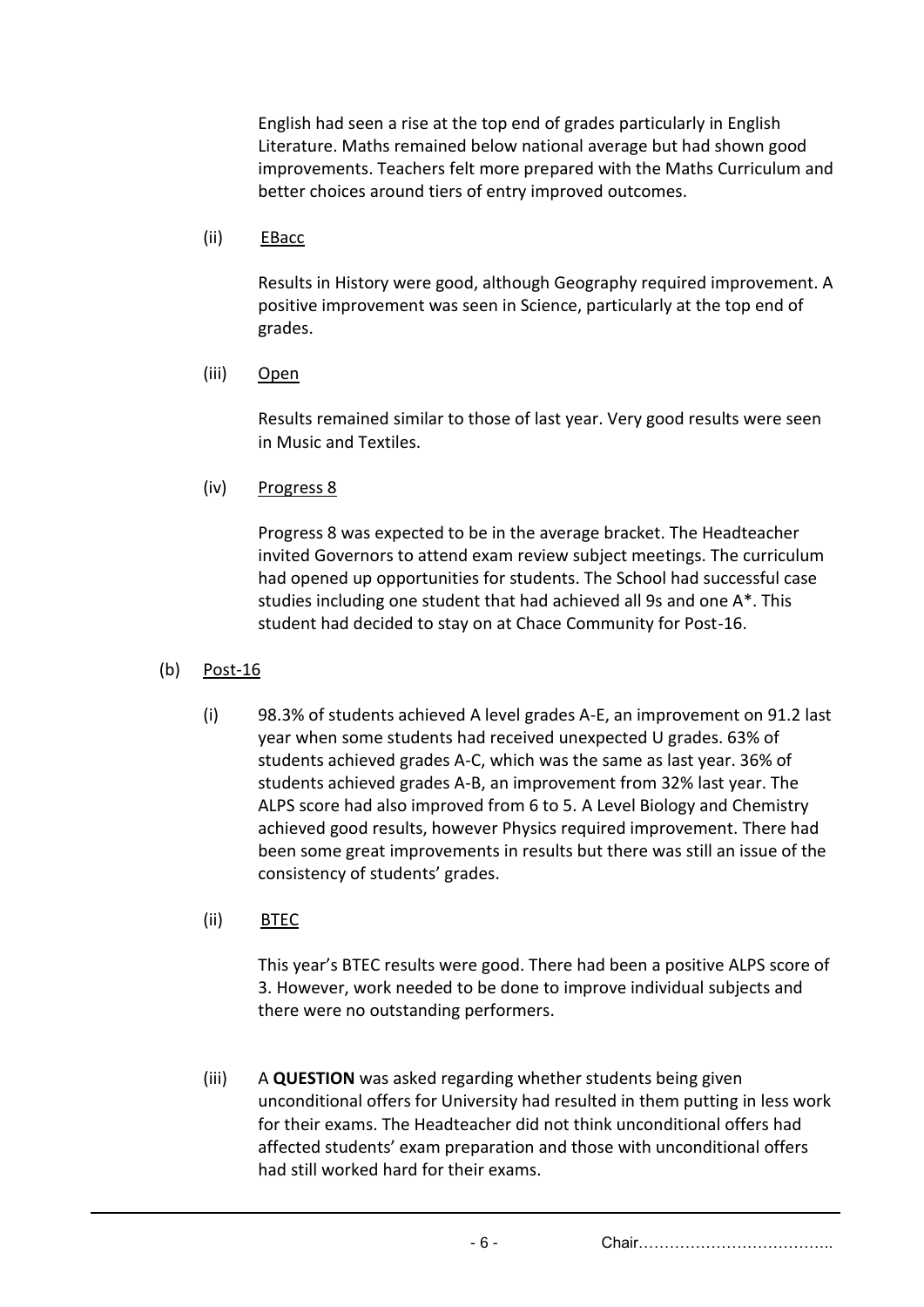# 11. **SCHOOL IMPROVEMENT/DEVELOPMENT PLAN 2019-2020**

**NOTED** that this item was not necessary.

# 12. **UPDATED SAFEGUARDING DOCUMENTATION**

**RECEIVED** the updated Draft – Keeping Children Safe in Education 2 September 19

**NOTED** the revisions either due to statutory changes or additional information / clarification.

## 13. **POLICIES**

**RECEIVED** the updated Safeguarding, Child Protection and Confidentiality Policy.

**NOTED** the revisions.

#### 14. **DATES OF FUTURE MEETINGS**

**NOTED** the following meeting dates for the academic year 2019-20:

- Teaching and Learning Committee 25 September 19
- Resources Committee 16 October 19
- RRG 13 November 19
- GPG 13 November 19
- Pay Panel 13 November 19
- Discipline Committee 27 November 19
- FGB 4 December 19

## 15. **ITEMS TO REMAIN CONFIDENTIAL**

**RESOLVED** that none of the above be considered confidential.

Confirmed and signed at a meeting of the Governing Body held on the day of 2019/20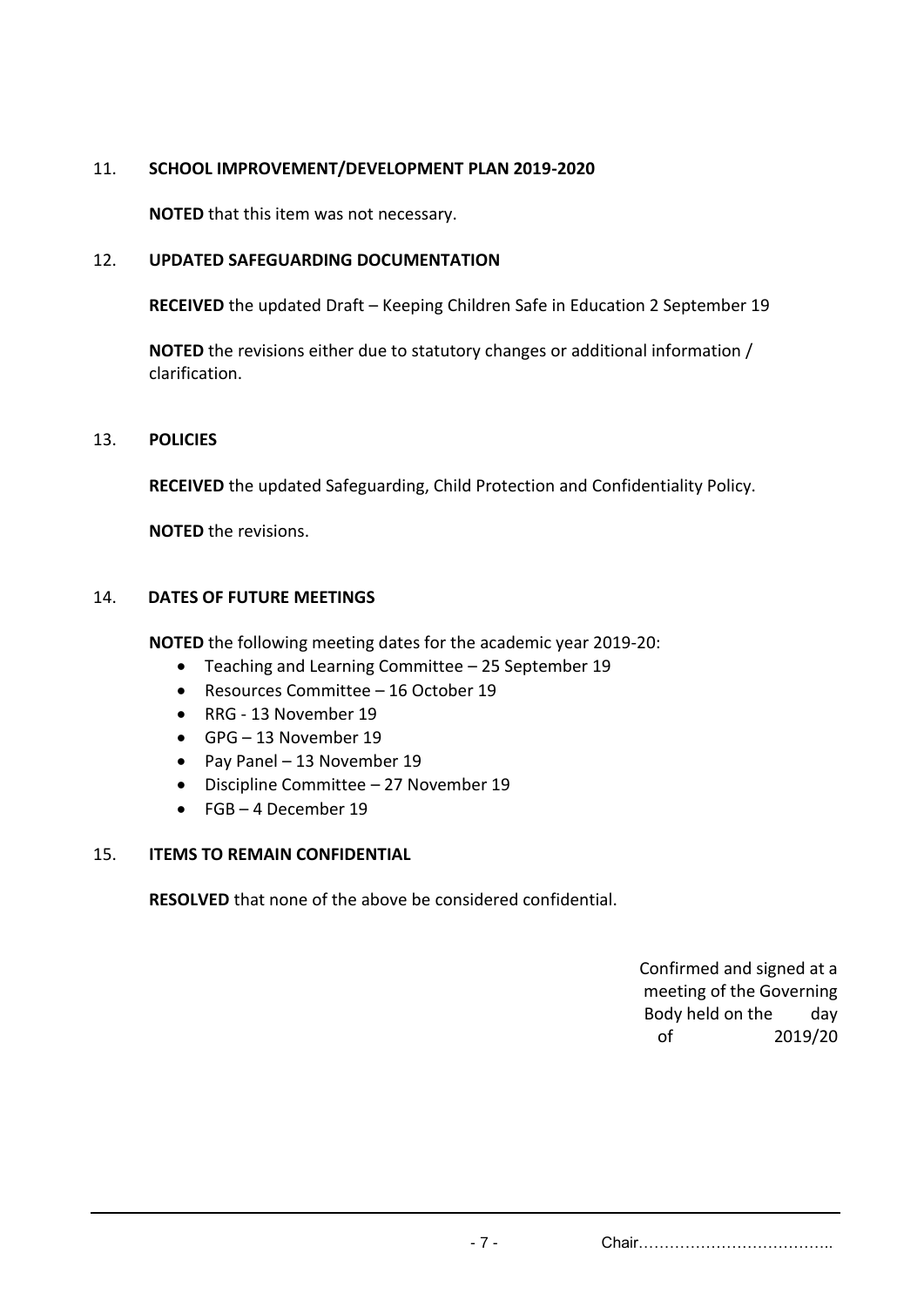#### Appendix

# **GOVERNING BODY OF CHACE COMMUNITY SECONDARY SCHOOL COMMITTEE MEMBERSHIP 2019-20**

#### **RESOLVED** that

- in the event of a casual vacancy or the unavailability of a specific member of a Committee/Panel the Governing Body authorise the Chair to appoint any Governor to join that Committee;
- the membership of the Governors' various Committees and Panels with delegated responsibilities be as follows:

## (a) Teaching and Learning

| Daniel Bruton                                  |
|------------------------------------------------|
| Anna Constantinou                              |
| Jenny Francis (Chair)                          |
| <b>Mandy Hurst</b>                             |
| <b>Tracey Jenkins</b>                          |
| Mumina Wahid                                   |
| Justin Wing                                    |
| (Chair, Vice Chair and Headteacher ex officio) |
| Anna Keelan (Clerk)                            |

#### (b) Resources Committee (Staffing, Finance and Premises)

| Martin Brown                                   |
|------------------------------------------------|
| Daniel Bruton                                  |
| Susan Erbil                                    |
| <b>Andrew Gaudion</b>                          |
| Sadie Hughes                                   |
| Chris Hyland                                   |
| Emma Medcalf                                   |
| Vicky Morgan                                   |
| (Chair, Vice Chair and Headteacher ex officio) |
| Anna Keelan (Clerk)                            |

## (i) Appointment of Headteacher and Deputy Headteacher

Chair, Vice Chair Headteacher (for Deputy Appointment)

Plus three other Governors and a representative from the LEA. (The Headteacher is excluded from the Panel when appointment of a Headteacher is under consideration)

## (ii) Appointment of Posts with 4 or more Responsibility Points

Chair, Vice Chair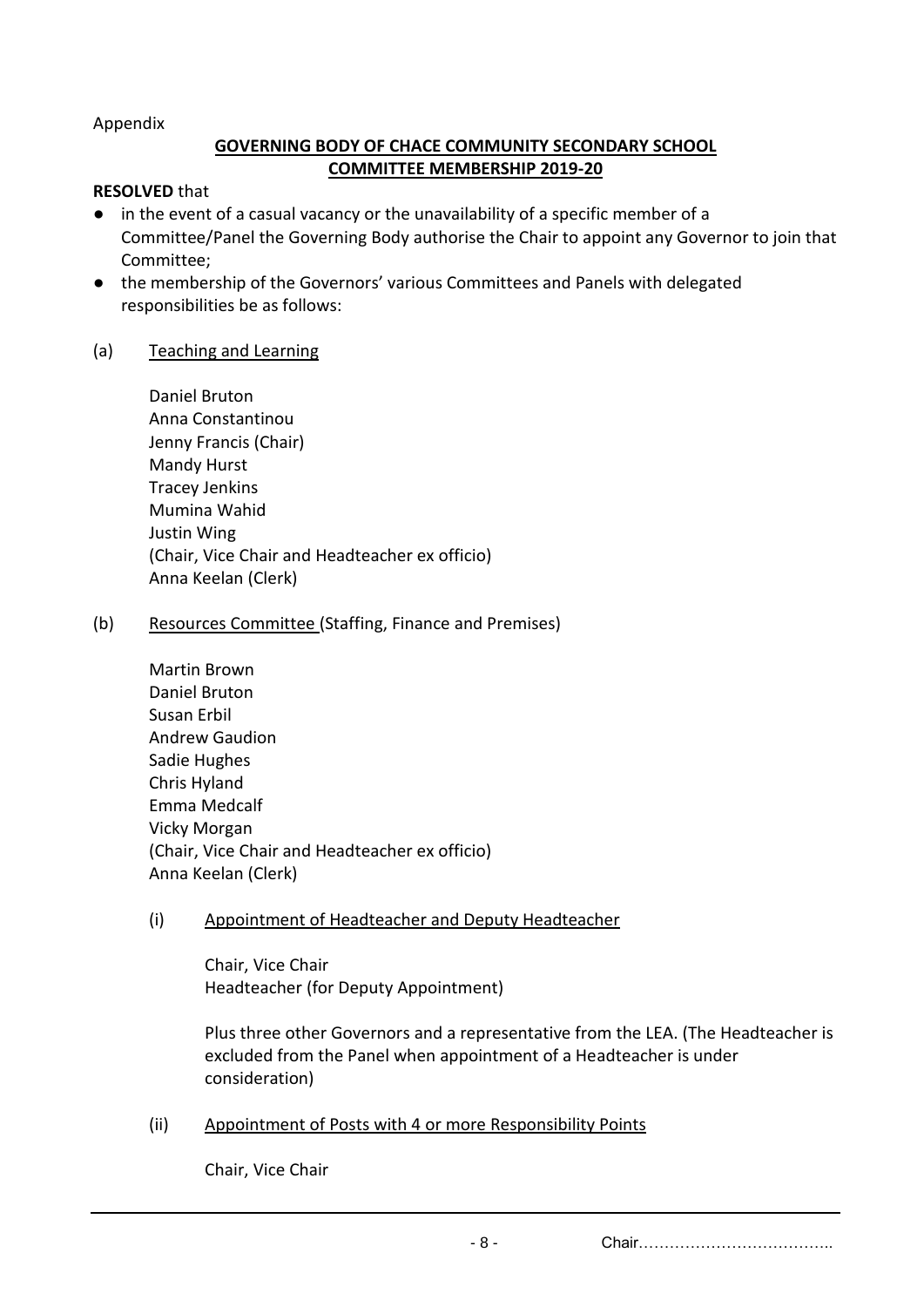Headteacher

Plus one other Governors and Deputy Headteacher.

(iii) Other Teaching and Non-Teaching Posts

PO1 and above - Chair, Vice Chair, Headteacher, Deputy Headteacher plus one Governor. All other posts – delegated to the Headteacher.

(iv) Staff Capability and Staff Dismissal Appeal Committee

Up to and including dismissal delegated to the Headteacher. Appeal Panel to comprise 2 or 3 Governors drawn from the Resources Committee.

(v) Staff Grievance

2 or 3 Governors drawn from the Resources Committee.

\*initial and appeals panels required with a minimum of 3 Governors, ensuring that there is no overlap of membership.

#### (vi) Redundancy and Re-deployment of Teaching and Support Staff

Initial and appeals panels to be drawn from Chair or Vice Chair plus 2 Governors from the Resources Committee.

(vii) Staff Salary Assessment (or Pay) Committee

Chair and Vice Chairs

## (c) Student Discipline Committee

Andrew Gaudion Mandy Hurst Chris Hyland Tracey Jenkins (Chair)

Alice Mclellan (Clerk) *Other Governors by invitation*

(d) Governors Planning Group

Chairs of Committees and the School Leadership Team

(e) Marketing Committee

Vicky Morgan